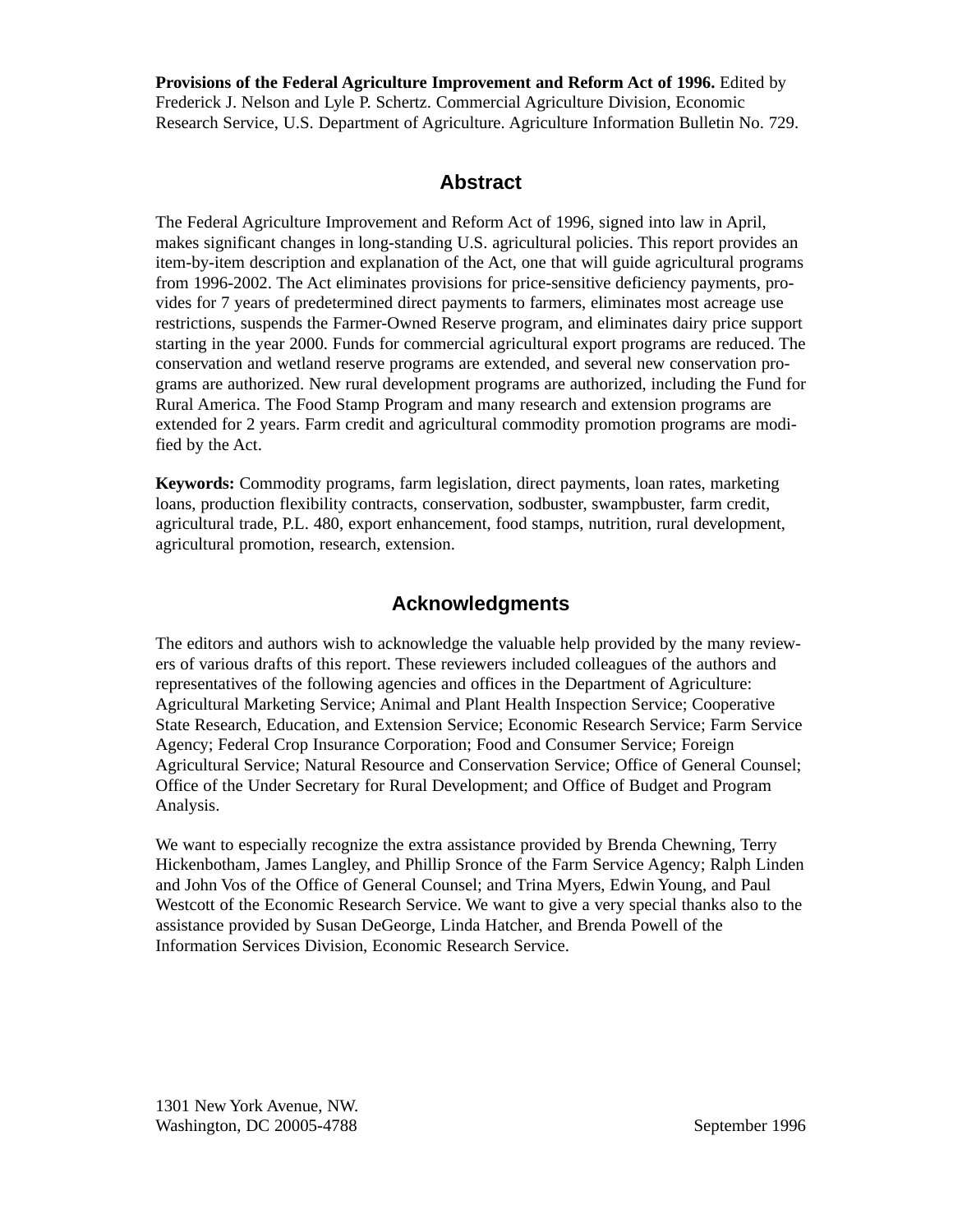# **Table of Contents**

| Page                                                                                       |
|--------------------------------------------------------------------------------------------|
|                                                                                            |
| -Frederick J. Nelson and Lyle P. Schertz                                                   |
| -Linwood Hoffman (coordinator of crops provisions)                                         |
| $-Bryan$ Just                                                                              |
| $-Bryan$ Just                                                                              |
| Subtitle C—Nonrecourse Marketing Assistance Loans and Loan<br>-Bryan Just and Leslie Meyer |
| Subtitle D-Other Commodities<br>-Richard Stillman                                          |
| -Scott Sanford                                                                             |
| -Ron Lord                                                                                  |
| -Bryan Just and Linwood Hoffman                                                            |
| -Bryan Just and Linwood Hoffman                                                            |
| Subtitle G—Commission on 21st Century Production Agriculture 27<br>-Linwood Hoffman        |
| Subtitle H—Miscellaneous Commodity Provisions—Options Pilot Program,<br>-Joy Harwood       |
| -Karen Z. Ackerman                                                                         |
| -C. Tim Osborn                                                                             |
| -Victor Oliveira                                                                           |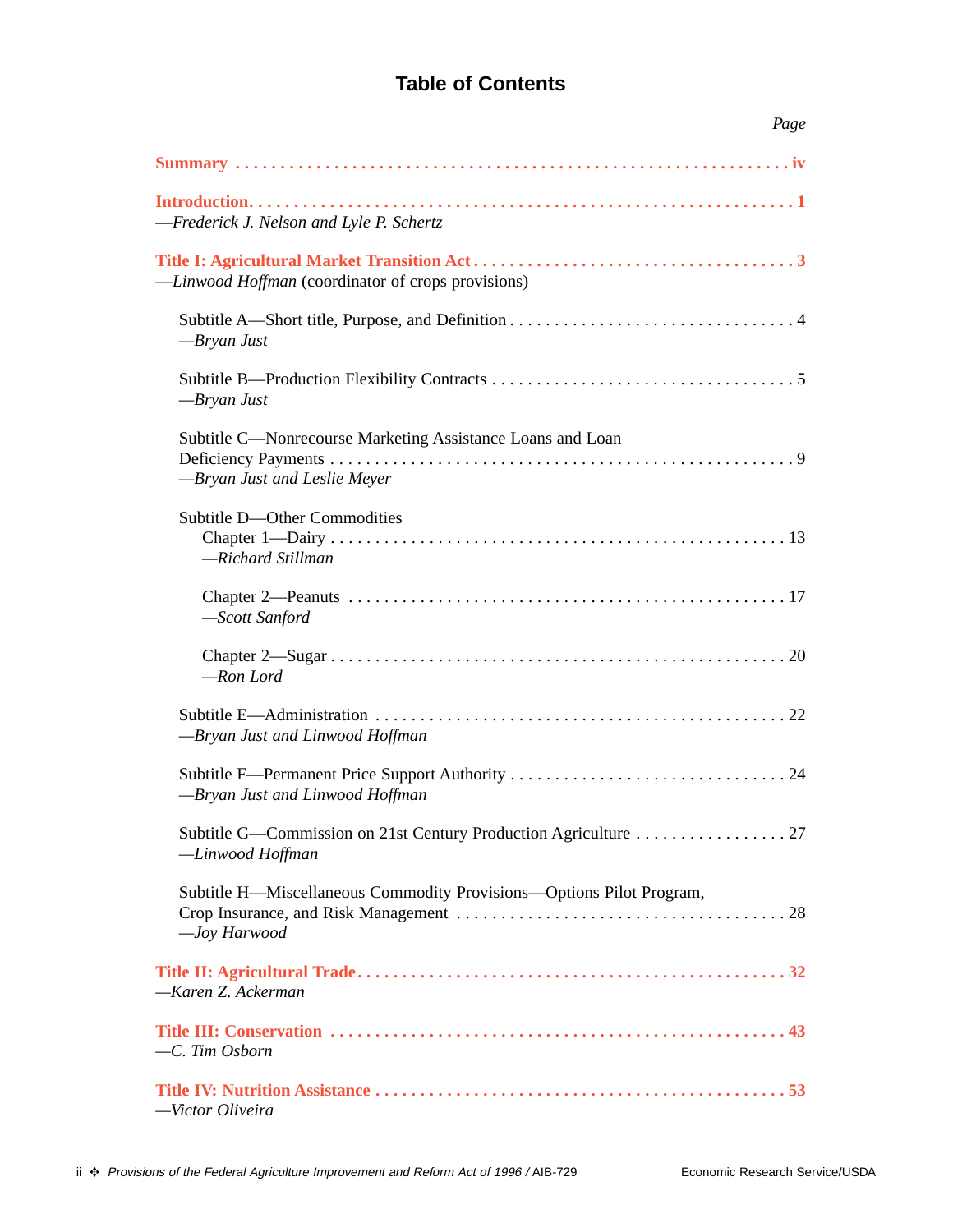| -Bruce H. Wright                                                                                                |
|-----------------------------------------------------------------------------------------------------------------|
| $-$ Steven R. Koenig                                                                                            |
| -Thomas D. Rowley                                                                                               |
| -Margot Anderson                                                                                                |
| -Kathryn L. Lipton                                                                                              |
| Appendix I: "1996 FAIR Act Frames Farm Policy for 7 Years,"<br>-Edwin Young and Dennis A. Shields               |
| -Kathryn L. Lipton                                                                                              |
| Appendix III: Major Agricultural and Trade Legislation, 1933-96 128<br>-Kathryn L. Lipton, and Susan L. Pollack |
| -Byran Just and Frederick J. Nelson                                                                             |
|                                                                                                                 |

*Page*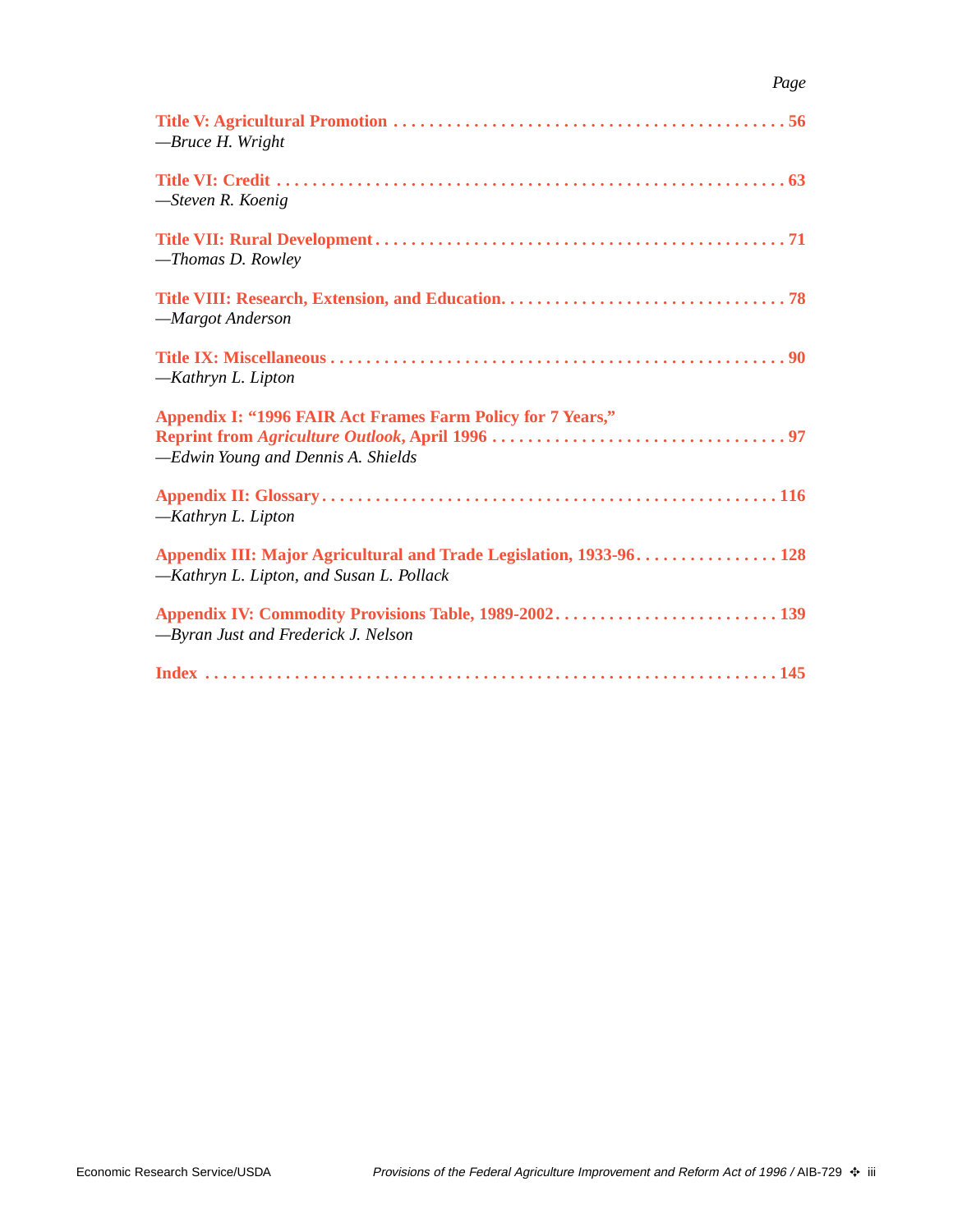# **Summary**

<span id="page-3-0"></span>The Federal Agriculture Improvement and Reform Act of 1996, signed into law in April, makes significant changes in long-standing U.S. agricultural policies. This report provides an item-by-item description and explanation of the Act, one that will guide agricultural programs from 1996-2002. The Act eliminates provisions for price-sensitive deficiency payments, provides for 7 years of predetermined direct payments to farmers, eliminates most acreage use restrictions, suspends the Farmer-Owned Reserve program, and eliminates dairy price support starting in the year 2000. Funds for commercial agricultural export programs are reduced. The conservation and wetland reserve programs are extended, and several new conservation programs are authorized. New rural development programs are authorized, including the Fund for Rural America. The Food Stamp Program and many research and extension programs are extended for 2 years. Farm credit and agricultural commodity promotion programs are modified by the Act.

#### **Title I: The Agricultural Market Transition Act**

The most significant program changes in the 1996 Act are in Title I, known as the Agricultural Market Transition Act (AMTA). The approach used for making direct payments to farmers has been radically changed. A series of predetermined annual contract payments will be made to producers and owners who participated in any 1991-95 programs (or who had certified program acreage) for wheat, feed grains, cotton, or rice under the previous law, and who agree to implement a Production Flexibility Contract (PFC). The 1996 Act eliminates established (target) prices, deficiency payments, and production adjustment programs. Restrictions on the use of cropland enrolled in commodity programs have been lifted, except for some involving fruits and vegetables.

Nonrecourse commodity loans and marketing loan provisions are continued in the 1996 Act for 1996- 2002 crops. Minimum levels of commodity loan rates (except for rice) continue to be based on a moving average of recent past market prices, but they cannot exceed specified maximums set equal to their respective 1995 levels. The authority for providing marketing loan gains and loan deficiency payments is continued for wheat, feed grains, rice, oilseeds, and upland cotton; benefits of these provisions must be made available to producers if market prices fall below commodity loan rates. Beginning in the year 2000, a recourse loan program for dairy products must be initiated, and the current milk price support system based on government purchases of dairy products must be discontinued. The Federal Milk Marketing Order System is to be significantly revised through consolidation of orders.

#### **Production Flexibility Contract Payments**

The Secretary must offer to eligible landowners or producers with eligible cropland Production Flexibility Contracts (PFC) covering the 1996 through 2002 crops of wheat, feed grains, upland cotton, and rice (contract commodities). A one-time sign-up period was mandated for PFC's (later set as May 20, 1996, to August 1, 1996), with special exception made for land initially covered by a subsequently terminating Conservation Reserve Program (CRP) contract. PFC participants will be paid annual contract payments for 7 years. The total amount of these payments is \$35.6 billion over 7 fiscal years, with some adjustments for refunded payments for 1994 and 1995 crops. This amounts to an annual average of \$5.1 billion for fiscal years 1996- 2002, 13 percent less than the average amount for the previous 7 fiscal years of \$5.8 billion.

The share of total payments for each of the commodities is stated in the Act. Each participant's share of total annual commodity payments in a year is equal to the product of their given contract acreage, their farm program yield, and the national per unit payment rate. This payment rate is the total amount made available for a commodity in a given fiscal year, divided by the sum of all payment production in the country (program yield times participating acreage). Payments do not depend on the level of current production or market prices.

Individual payment limitations generally continue as under previous law, but they have been lowered from \$50,000 per person per year for deficiency and diversion payments to \$40,000 per person per year for PFC payments. The limitation on marketing loan gains and loan deficiency payments is continued at \$75,000 per person per year.

Land is eligible to be enrolled in a PFC only if it could have had at least one crop acreage base established on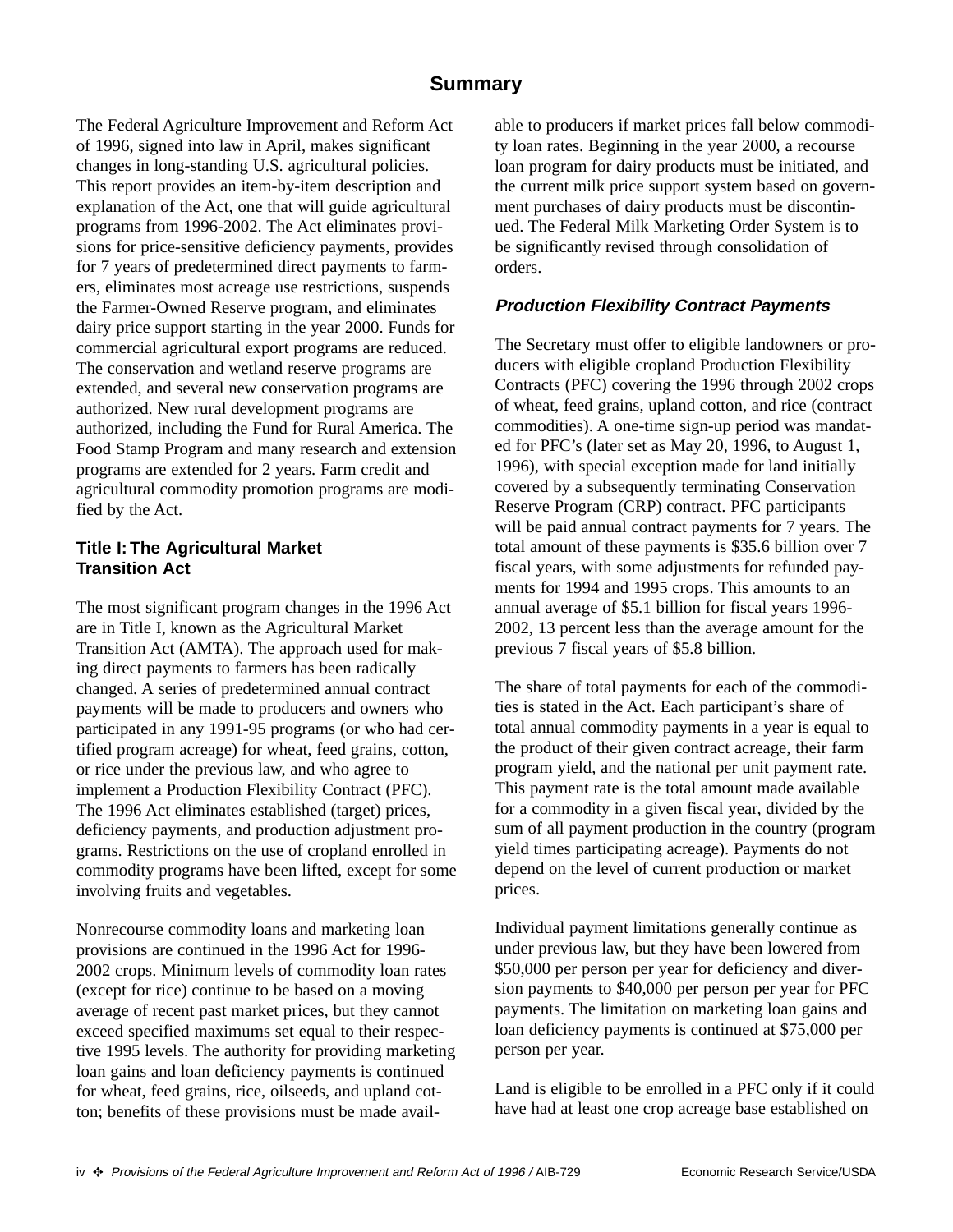it for a 1996 crop of wheat, feed grains, upland cotton, or rice, if the commodity programs for 1995 had been extended for at least another year. Also eligible for a PFC is land that was covered by a CRP contract that was subsequently terminated—if it also had a crop acreage base history. To obtain PFC payments, participants must abide by conservation compliance, wetland, and planting flexibility requirements, and they must use contract acreage for agricultural or related activities. Contract commodities can be planted on any acreage, and any crop can be planted on contract acreage, except some restrictions apply to planting of fruits or vegetables on contract acreage.

#### **Commodity Loans**

The 1996 Act provides nonrecourse marketing assistance loans under the same general concepts applied to nonrecourse price support loans under the Agricultural Act of 1949 (the 1949 Act), as amended prior to the passage of the 1996 Act. Production of a contract commodity on land participating in a PFC is eligible for marketing assistance loans. All production of extralong staple (ELS) cotton, soybeans, and minor oilseeds is eligible for loans. Minimum loan rates for all eligible commodities (loan commodities), except rice, are initially calculated as 85 percent of the simple average of market prices for the preceding 5-year period, excluding the years with the highest and lowest price. These calculated loan rates are then subject to established maximums, minimums, and conditional adjustments. The rice loan rate is fixed at \$6.50 per hundredweight for all years, 1996-2002. Rye and honey loan programs are not authorized by the 1996 Act and are no longer in effect. Tobacco loan programs continue, based on prior law, and they are not affected by the 1996 Act.

Loan rates are subject to statutory maximums of \$2.58 per bushel for wheat, \$1.89 per bushel for corn, \$0.5192 per pound for upland cotton, \$0.7965 per pound for ELS cotton, \$5.26 per bushel for soybeans, and \$0.093 per pound for minor oilseeds. Grain sorghum, barley, and oats loan rates continue to be set by the Secretary at levels that are fair and reasonable in relationship to the corn loan rates, as under previous law.

The minimum upland cotton loan rate continues to be \$0.50 per pound, and minimum loan rates are set for soybeans of \$4.92 per bushel and for minor oilseeds of \$0.087 per pound. Wheat and feed grains loan rates may be temporarily reduced by specified percentages,

if annual stock-use ratios are estimated to be within certain ranges.

The interest rate charged by the government on commodity loans shall be 1 percentage point higher than the rate determined by the previous formula that resulted in the rate being the rate charged the Commodity Credit Corporation (CCC) for funds obtained from the Treasury.

## **Marketing Loan Gains and Loan Deficiency Payments**

For all loan commodities, except ELS cotton, the Secretary must use marketing loan repayment provisions that allow producers the option of repaying marketing assistance loans at levels below the original loan rate plus accrued interest. These provisions reduce the chance that commodities pledged as collateral for a marketing assistance loan will become the property of the government through loan forfeitures. Loan deficiency payments may also be made available for producers who forego obtaining a marketing assistance loan for which they are eligible. The payment rate for loan deficiency payments would be set at the rate needed to make the per unit benefit the same as received by producers who took out loans and repaid them at the marketing loan repayment rates. All producers seeking a commodity loan or loan deficiency payment must be in compliance with conservation and wetland requirements.

#### **Permanent Price Support Authority**

The 1996 Act suspended until 2002 or repealed certain so-called "permanent provisions" (those with no termination date) of the Agricultural Adjustment Act of 1938 and the Agricultural Act of 1949. These permanent provisions would have been the basis for conducting agricultural commodity programs for all years after 1995, unless they were suspended or repealed at a later time.

#### **Dairy**

The dairy price support program is also to undergo substantial modification—but not until 2000. The price support level for milk is set at \$10.35 per hundredweight for 1996, and then reduced by \$0.15 per hundredweight per year to \$9.90 per hundredweight in 1999. The provision for a minimum support level for milk of \$10.10 per hundredweight is immediately repealed, along with provisions for assessments and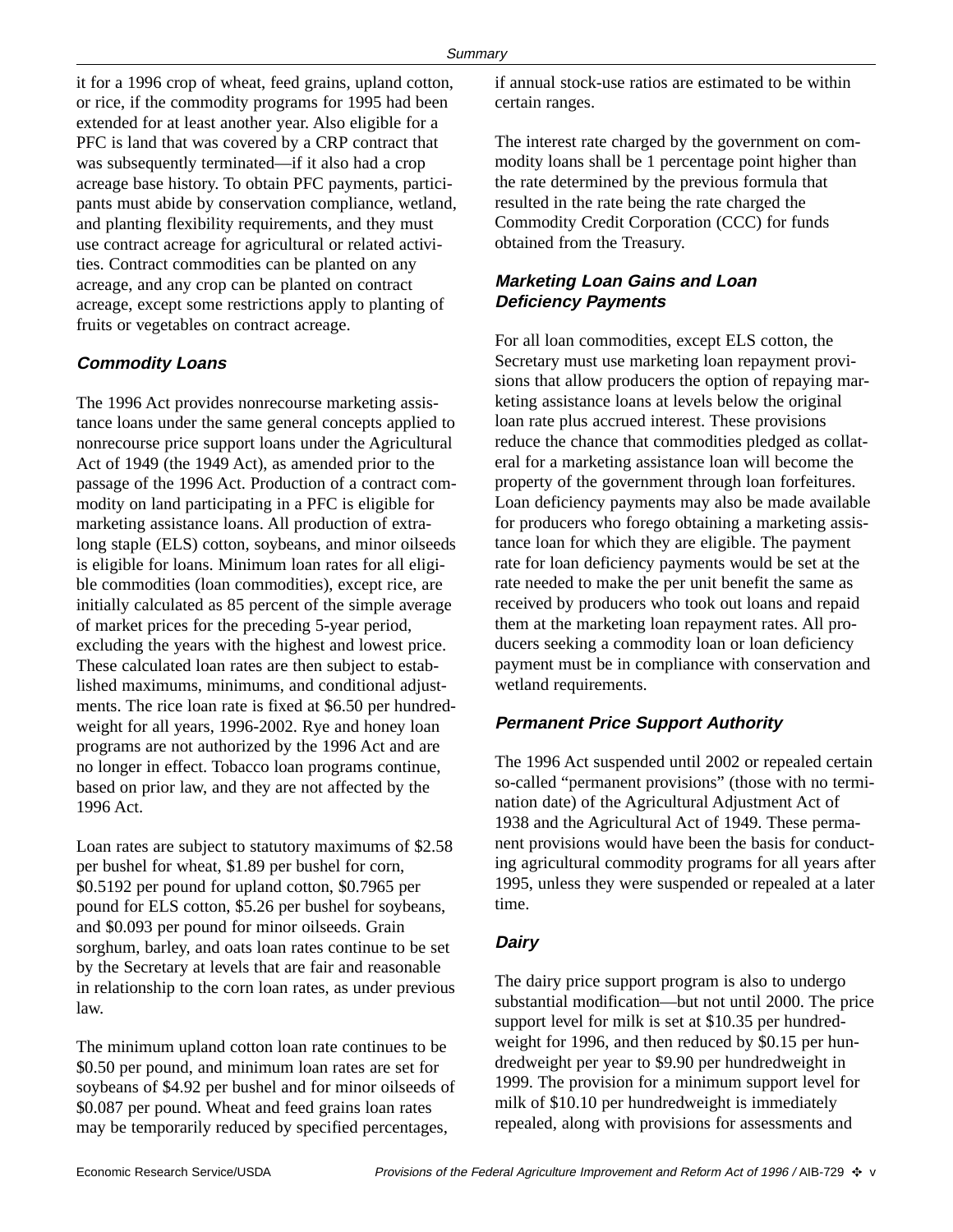for increasing and decreasing support levels based on the estimated level of government purchases. Starting in the year 2000, the current system of supporting farm milk prices through government purchases of dairy products is to be discontinued. A system of recourse loans to processors of dairy products is to be initiated in 2000 to assist in the management of inventories; the loan rate will be fixed at \$9.90 per hundredweight. Also, by April 1999, the number of Federal milk marketing orders will be reduced from the current number of 34 to at least 10, but not more than 14.

#### **Peanuts**

The 1996 Act continues the two-tier price support program based on nonrecourse loans for quota peanuts and for additional peanuts for 1996 through 2002, with some significant modifications. The loan rate for quota peanuts shall be held constant from 1996 through 2002, at \$610 per ton—about 10 percent below the 1995 loan level. The loan rate level for additional peanuts must be set to ensure no losses by the CCC related to the loan program. Cost-of-production estimates no longer are used as a basis for increasing the support level, as they were pursuant to the Food, Agriculture, Conservation and Trade Act of 1990. The peanut program is further revised to reduce the chances of the CCC incurring costs due to peanut loan forfeitures. Such cost control can be accomplished by the CCC bringing quota peanut supply and demand into closer balance (the minimum quota is abolished), by increasing the assessments on quota and additional peanuts, and by increasing assessments on quota peanuts for specific area quota pools to cover losses in those pools.

#### **Sugar**

A loan program for sugar is authorized through 2002, with loan rates fixed at the 1995 levels for both beet and cane sugar. Loans may be recourse or nonrecourse, depending upon the import tariff-rate quota that is established. A 1-cent penalty must be paid to the CCC for any sugar that is forfeited under the nonrecourse loan program, thereby reducing the effective level of price support. Domestic marketing controls on sugar and crystalline fructose are suspended. Sugar marketing assessments are increased from slightly less than one-fifth of a cent per pound, to slightly over onefourth of a cent per pound.

#### **Other Title I Provisions**

A new commission called the Commission on 21st Century Production Agriculture must complete a comprehensive review of effects of Title I of the 1996 Act, the future of production agriculture, and the appropriate role of the Federal Government in agriculture. Two reports from the Commission are to be submitted to Congress; one by June 1, 1998, and the other by January 1, 2001.

Risk management issues are addressed by the 1996 Act through provisions that call for educational programs to help producers learn about futures markets, insurance programs, and other risk management tools. A pilot program on futures and options markets may be implemented using CCC funds to determine if such risk management approaches can be helpful to producers. Modifications of the crop insurance program include: (1) changing methods of delivering catastrophic coverage (CAT), (2) eliminating mandatory linkage between crop insurance and other farm programs for producers who waive emergency crop loss assistance, (3) establishing an independent Office of Risk Management within the U.S. Department of Agriculture to supervise the Federal Crop Insurance Corporation and other activities of the Department, and (4) mandating a pilot revenue insurance program.

#### **Title II: Agricultural Trade**

Title II of the 1996 Act continues and modifies existing agricultural export programs through 2002. Funding for some commercial agricultural export programs is reduced. Changes to P.L. 83-480 international food assistance programs emphasize the program's market development objectives. Other changes allow programming of a wider range of commodities for food assistance and simplify procedures for administering the programs. The authority for the Food Security Wheat Reserve is repealed and a new Food Security Commodity Reserve established that includes authority to include corn, grain sorghum, and rice in the reserve.

The 1996 Act modifies commercial export programs. Product coverage is expanded for high-value products. Funding levels for the Export Enhancement Program and the Market Promotion Program (renamed the Market Access Program) are reduced. The 1996 Act also (1) revises the section of the Agricultural Trade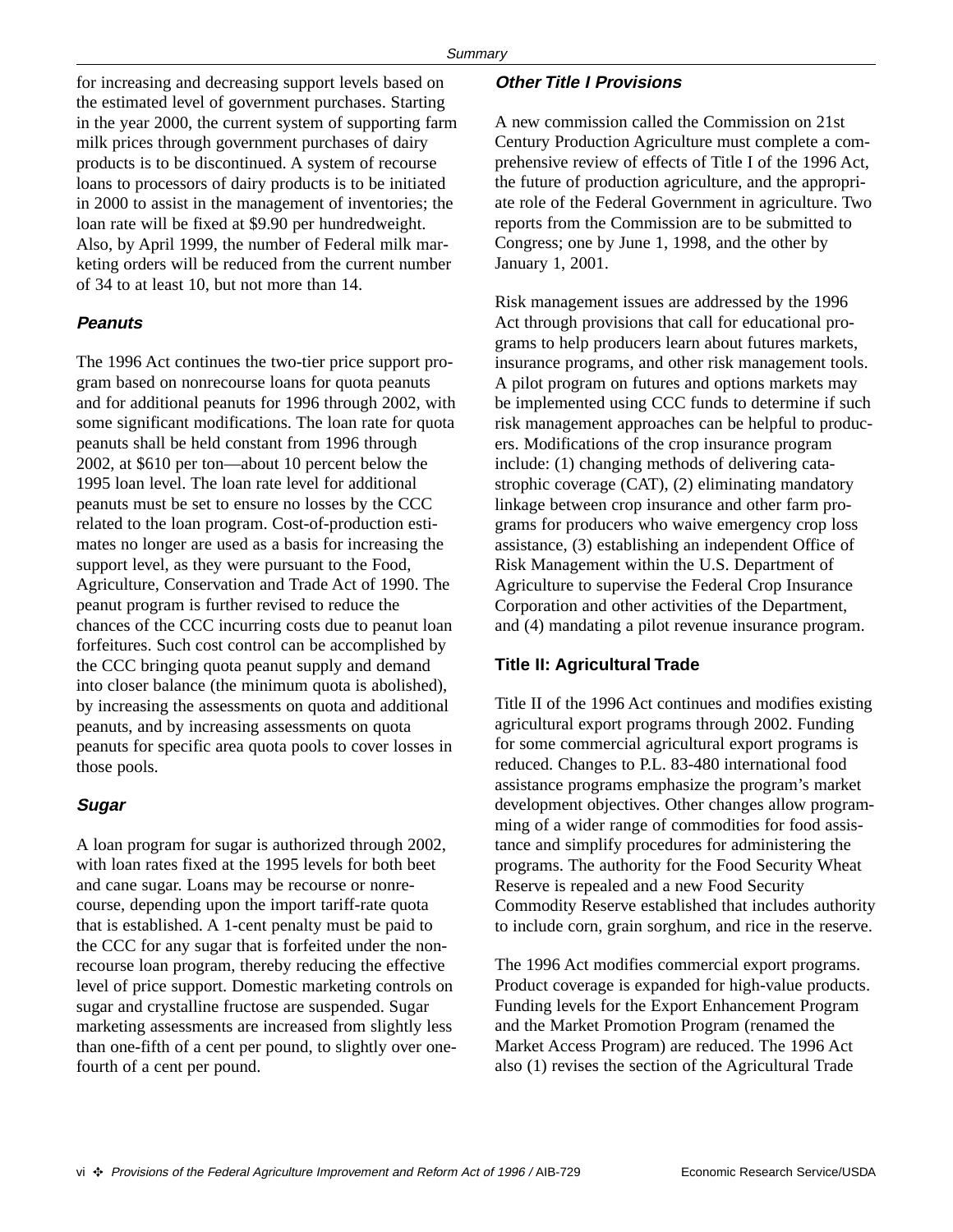Act of 1978, as amended by the 1990 Act, that mandated the development of an export promotion strategy, (2) further protects producers from the adverse effects of trade embargoes, and (3) directs USDA to monitor other countries' implementation of Uruguay Round commitments.

## **Title III: Conservation**

The conservation title amends the conservation compliance, sodbuster, and swampbuster provisions of the Food Security Act of 1985 to provide farmers with more flexibility to meet conservation requirements. Eligibility for crop insurance no longer depends on complying with conservation and wetland requirements. The CRP and the Wetland Reserve Program (WRP) are extended and several new programs are established to address other environmental protection goals. These new programs include the Environmental Quality Incentives Program, the Wildlife Habitat Incentives Program, the Flood Risk Reduction Program, a Farmland Protection Program, a Conservation Farm Option, and a Conservation of Private Grazing Lands initiative. A new National Natural Resource Conservation Foundation is also created as a nonprofit corporation to fund research, education, and demonstration projects related to conservation.

## **Title IV: Nutrition Assistance**

The Nutrition Assistance Title of the 1996 Act authorizes several food programs to continue to operate as they have during the past several years, with a few minor changes. However, the largest of the programs, the Food Stamp Program, is authorized for only 2 more years (fiscal years 1996 and 1997). A new authorization provides start-up assistance for community food projects.

## **Title V: Agricultural Promotion**

The agricultural promotion title sets forth a new approach to assessing, developing, financing, and carrying out commodity research and promotion programs. USDA can now begin the process of establishing such industry-financed programs without, as previously required, first obtaining authorization from Congress for a specific commodity's research and promotion program. The Act also calls for periodic independent evaluations of each commodity promotion program. In addition, the title authorizes three new specific promotion programs—for canola and rapeseed, kiwifruit, and popcorn.

## **Title VI: Credit**

Title VI amends the Consolidated Farm and Rural Development Act, affecting the credit programs and lending policies of the Farm Service Agency (FSA), programs that were transferred from the Farmers Home Administration to the newly created FSA in 1994. The title places stricter limits on the eligibility to borrow from FSA farm credit programs and limits the purposes for which the loans may be used. To encourage graduation from FSA credit programs, stricter time limits on borrowing eligibility were adopted. Numerous provisions provide assistance to beginning farmers and ranchers, including the targeting of annual loan authorities. New debt restructuring rules attempt to increase the likelihood that debt restructuring will be successful and that costs associated with these actions will be reduced. These provisions impose new limits on debt forgiveness and the eligibility of borrowers for further loans if FSA discharges indebtedness. Streamlined rules for real inventory property management and sale greatly expedite the disposal of acquired property in an attempt to reduce costs. Loan servicing rules are changed.

## **Title VII: Rural Development**

Title VII repeals and amends several provisions of previous legislation related to rural development. In addition, it creates new authority for several activities, notably the Rural Community Advancement Program (RCAP) and the Fund for Rural America. RCAP is a rural assistance delivery system similar to the Administration's Rural Performance Partnership Initiative that was proposed in the 1996 budget. Under RCAP, State Rural Development Directors will be able to mix, to a degree, funding streams to provide a more flexible package of assistance aimed at meeting local needs. Under the new Fund for Rural America, \$100 million of Treasury money is to be made available in 1997, 1998, and 1999 for a wide variety of rural development activities and applied research projects.

## **Title VIII: Research, Extension, and Education**

The 1996 Act amends and extends for 2 years (fiscal years 1996 and 1997) the National Agricultural Research, Extension, and Teaching Policy Act of 1977 (NARETPA), relevant sections of the Food, Agriculture, Conservation and Trade Act of 1990 (the 1990 Act), and other related acts. The purposes of agricultural research, education, extension, and economics are